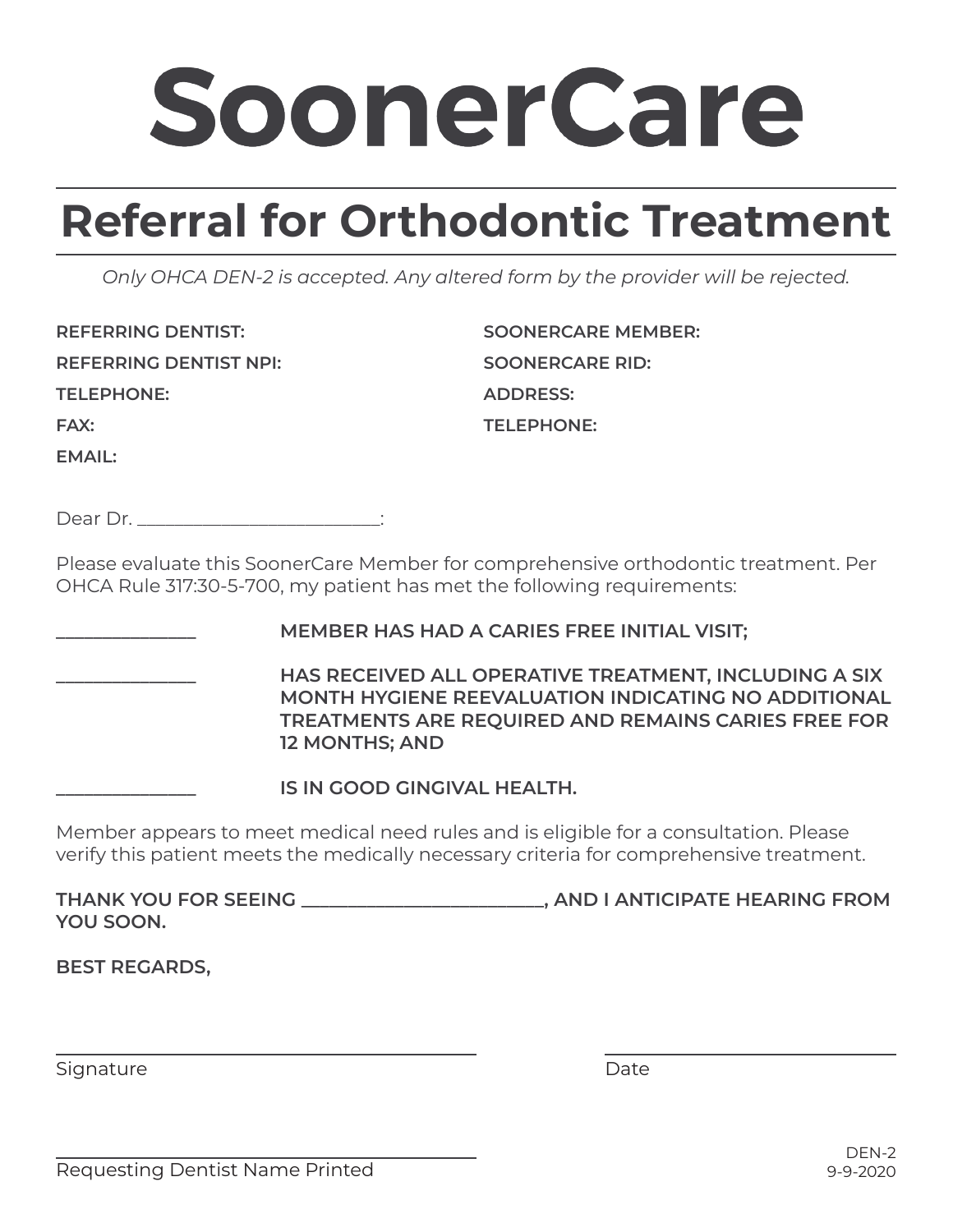

## **Instructions for the Oklahoma Health Care Authority Caries Risk Assessment Form (Age 7+)**

Overall assessment of caries risk: Select low risk only when only conditions in the lowrisk column are present. Select moderate risk when there are conditions present in a combination of the low-risk and moderate-risk columns, but not in the high-risk column. Select high-risk when one or more conditions exist in the high-risk column.

The clinical judgement of the dentist may justify a change of the patient's risk level (increased or decreased) based on review of this form and other pertinent information. For example, missing teeth may not be regarded as high risk for a followup patient or other risk factors not listed may be present. In cases where clinical judgement of the dentist apply, additional narrative justifying your scoring is required.

This assessment cannot address every aspect of a patient's health and is not a replacement for the dentist's inquiry and judgement. Additional or more focused assessment may be appropriate for patients with specific health concerns. Finally, this assessment may be only a starting point for evaluating a patient's health status.

*This modified caries risk assessment tool is for the use of SoonerCare dental partners. It was originated by the American Dental Association for its members and is based on the opinion of experts who utilized the most up-to-date scientific information available. OHCA partner dentists are encouraged to complete and upload this information on a weekly basis through the secure provider portal.*

*OHCA is also interested in your opinion regarding this form. Please contact the OHCA dental unit at 405-522-7401 to share your thoughts.*



**WEBSITES** okhca.org mysoonercare.org



**PHONE** Admin: 405-522-7300 Helpline: 800-987-7767